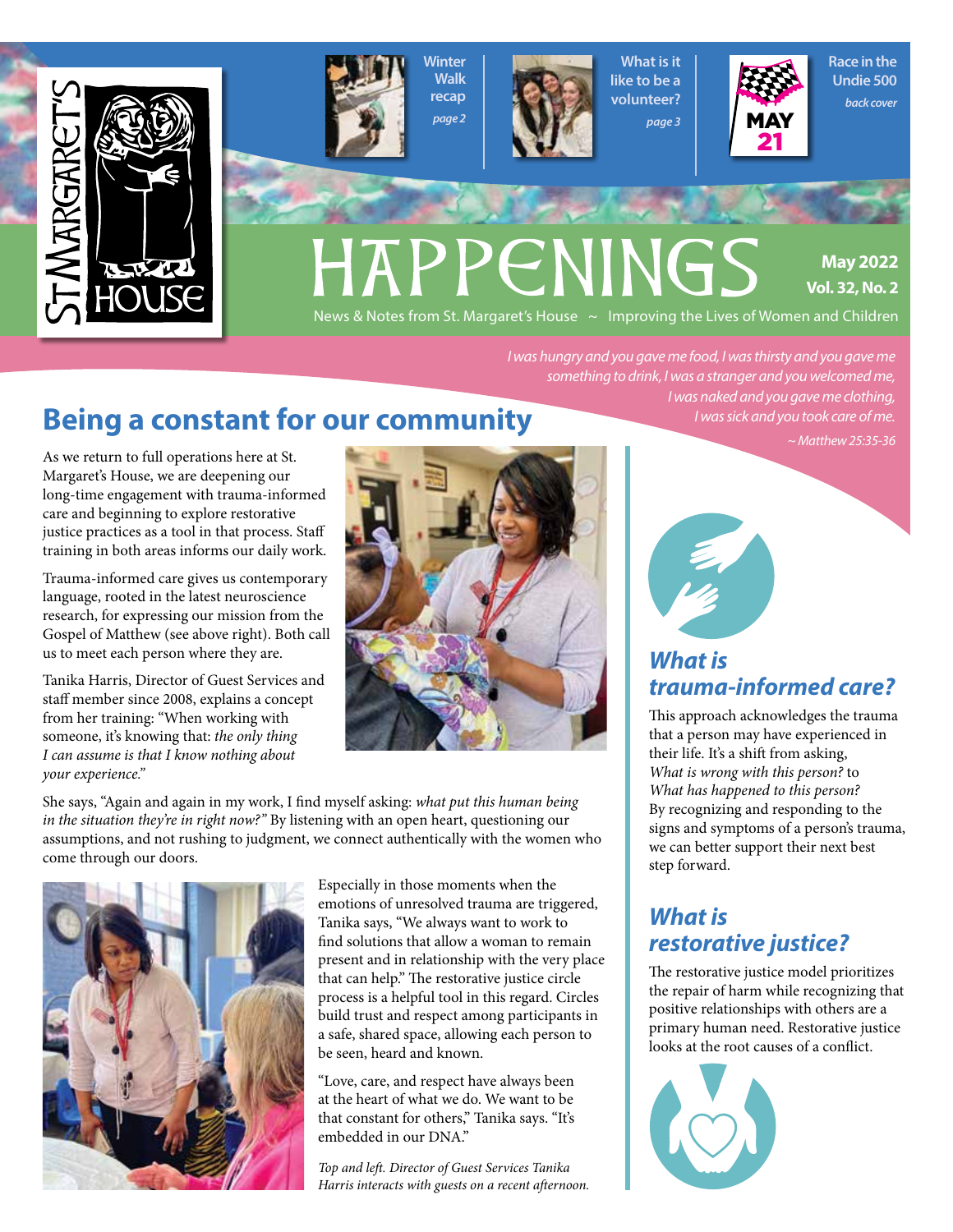

#### **Leaving a legacy of words and love**

Connalita Stewart, longtime beloved member of our St. Margaret's House community, died on March 24. Connalita loved writing and in 2015, she participated in *The Legacy Project* through the Bridges Out of Poverty program. During the project, Connalita wrote:

*I've always felt that I was a special person because, when God made me, he was just showing off! I was placed in* 

*a position to sit still one day and just take a good look at my life. If something hurts me today, I will cry if I need to and I will become frustrated if I need to, but I'm going to keep swinging my bat and keep running towards my destiny.*

*I believe that I'm a lighthouse shining bright for the world to see, one if by land and two if by sea!*

*The next time I want to see success, I'll look in the mirror and say, "Yes! I've passed that test."*

One of the writing prompts asked participants what they hoped people would say after they died. Connalita wrote:



*At the time of her death, she was ... Still telling jokes*

*Still loving to see us*

*Still finding a new way to express herself.*

This was definitely true about Connalita! We are thankful for the gift of her beautiful life.

*Top: Connalita and dear friend Kimberly Clark during an interview with ABC 57 in February. Middle: Winter Walk 2018. Bottom: portrait from* The Legacy Project *booklet.*



**Our 2022 Community Partner of the Year is Indiana University South Bend!** IUSB's dedication has strengthened the impact of St. Margaret's House on our community. For years, IUSB students have interned, volunteered, participated in the Winter Walk, held collection drives, sponsored special events, and more. *Above: IUSB Chancellor Susan Elrod and students leading this year's Winter Walk.*

# **Recap: Winter Walk 2022**



**Thank you to our sponsors, volunteers, and all of our walkers!**

**hours**

 $\lbrack$ O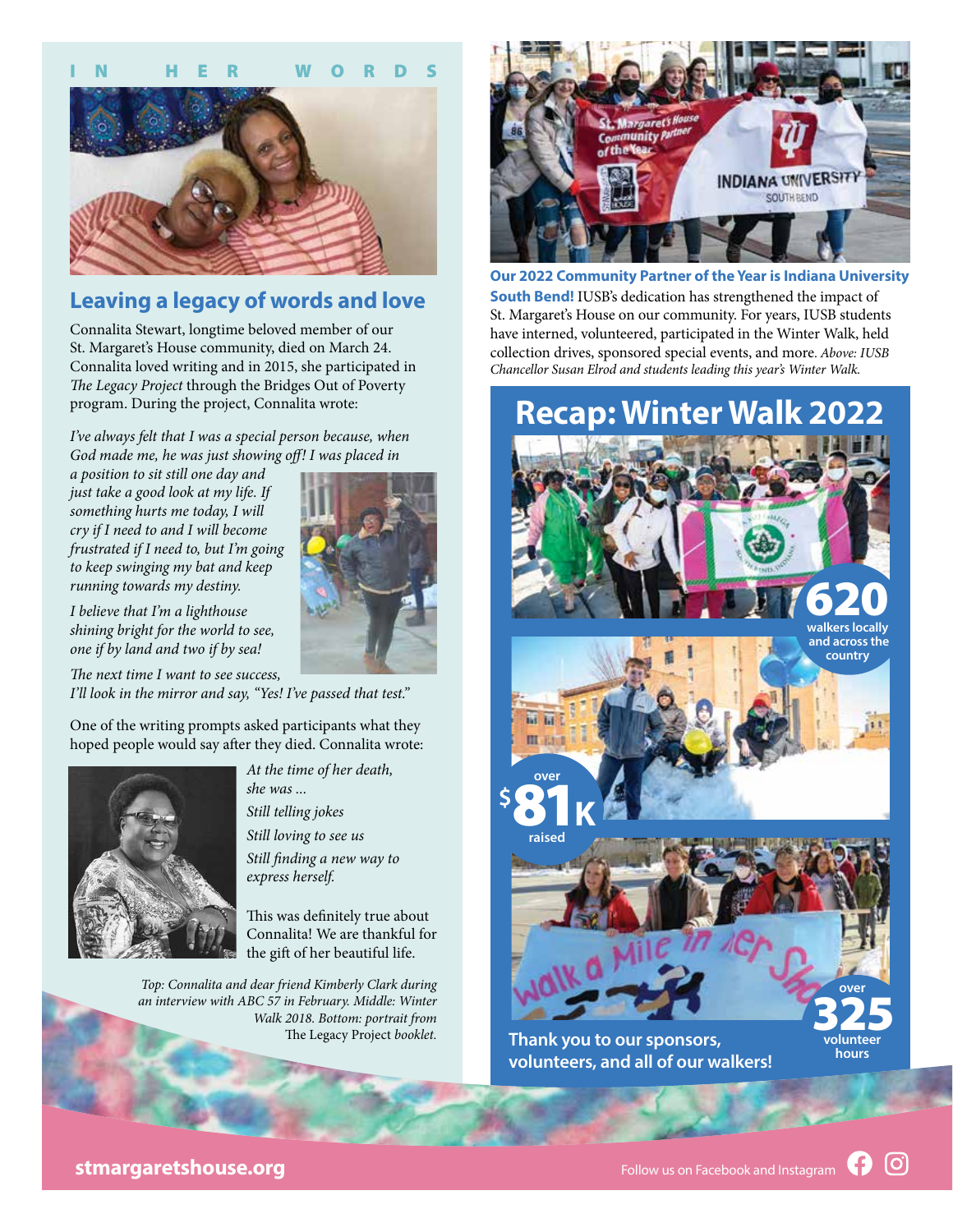### **What is it like to be a volunteer?**



*It's amazing to be here. I love the solidarity of working with other women to help women. I cannot imagine my life not being here.*

~Denise Berscheit, Thursday cook, former Board president and Winter Walk chair, volunteer since 2001

*Being here reminds me how important it is to sit and listen, to talk with other people. Our life is running around so much. This place reminds me to stop.*







*It's great to have art as an escape — to forget all the stuff that is going on — and express ourselves. We turn on music and paint — and we are in our own world. Being able to do it together is the best part.*

~Ravini Fernando, Silk Creations program, volunteer since 2017

*I was in a dark place in my life and new to this area. Coming here helped me figure out how much passion I have for helping women. This place saved me.*



~Julie Sims, front desk receptionist, volunteer since 2021

To learn more about volunteering with us, please visit our website: *stmargaretshouse.org* to submit a short form OR contact Felicia Metoyer at *felicia@stmargaretshouse.org* or 574.234.7795.

#### D I R E C T O R ' S C O R N E R

## **A place at the banquet table**

Often in the Gospels, we see Jesus standing in solidarity with a marginalized woman, against the forces that oppose her, refusing to participate in or condone the social



practices of the day that relegate her to the margins and seek to keep her there. As we delve deeper at St. Margaret's House into restorative justice practices and what it means to be a trauma-informed organization, my thoughts return time and again to these Gospel stories.

One particularly relevant story is John 8:1-11, the woman caught in adultery. Jesus refuses to go along with the mob's desire for swift and shaming punishment for the woman. Jesus understands that there is likely more to her story than the mob is willing or able to acknowledge. Jesus realizes, for example, that she may have been set up by a husband seeking grounds for divorce, or any number of other scenarios that commonly befell women at a time when they were denied basic rights, including the right to have a voice.

One of my favorite theologians explains that God has a special love for those who live in poverty because they are farthest from the banquet table of love to which all people are invited. This theologian understands, as we do here, that the desperation, violence, and injustice of living in poverty can lead to destructive behaviors.

We seek to create space for our women to find their voice, share their story, and take a step forward towards healing. The principles of trauma-informed care and the practices of restorative justice help us do this. We are learning, we make mistakes, and there is a long road ahead of us—for this work is hard, inherently messy, and without shortcuts. We are sustained by fleeting glimpses of our women taking their rightful place at God's banquet table.

We could not do this important and humbling work without all of you—our faithful supporters—who share your time, talent, and treasure with St. Margaret's House. Thank you for your role in sustaining this sanctuary for women in the midst of our complex world.

*~Katie Elliot, M.Div., Ph.D., Executive Director*

St. Margaret's House *Happenings* is published quarterly by the Board of St. Margaret's House. St. Margaret's House is a project of the Episcopal Diocese of Northern Indiana and the Cathedral of St. James, South Bend, Indiana. Thank you to REAL Services, Inc. for their sponsorship. The scarf used in the design of this newsletter was created by St. Margaret's House Silk Creations artist Teresa Anderson.